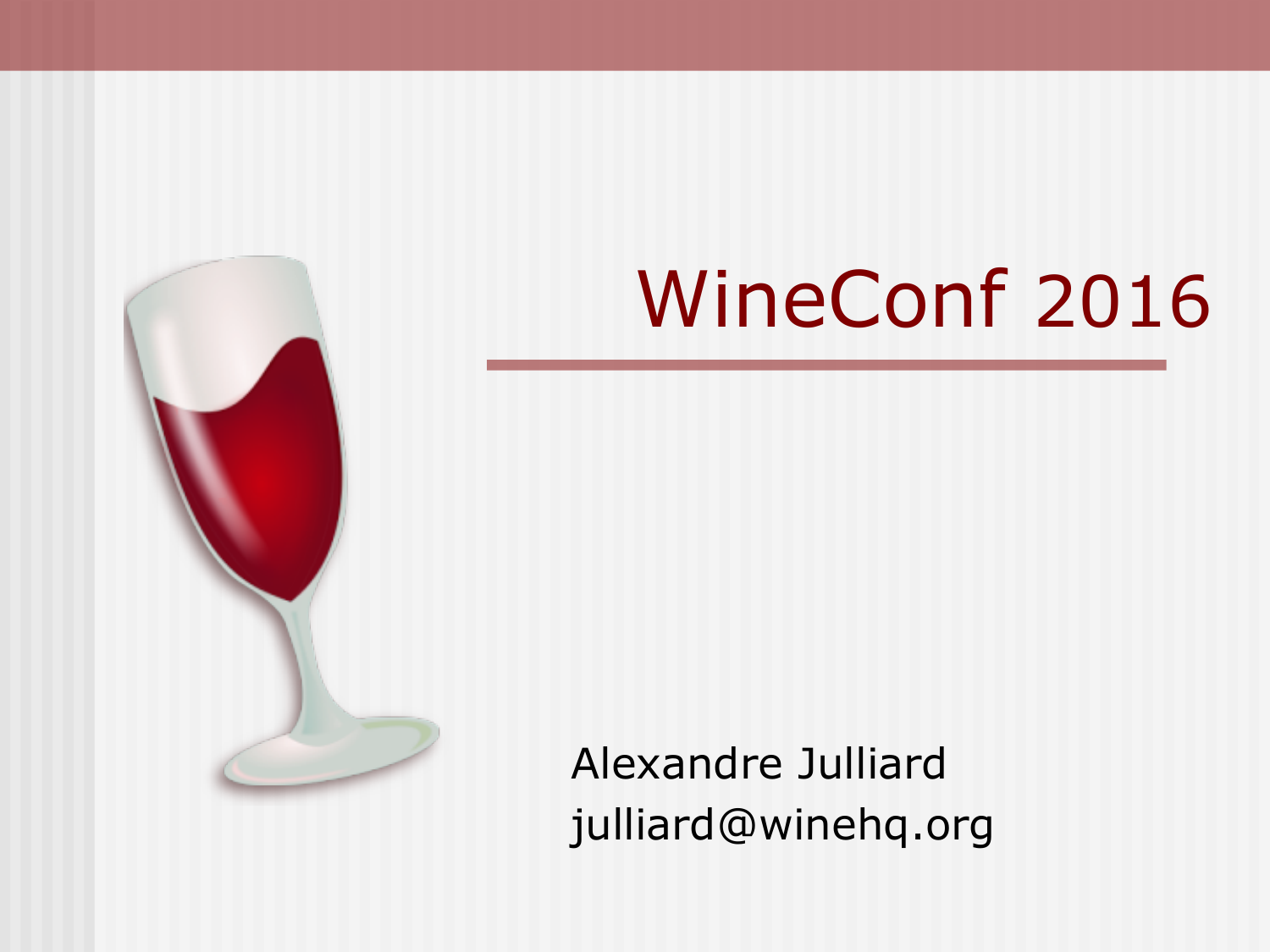# Agenda

- Welcome!
- **Back to a normal keynote**
- **Review last year changes**
- **Discuss more improvements**
- Roadmap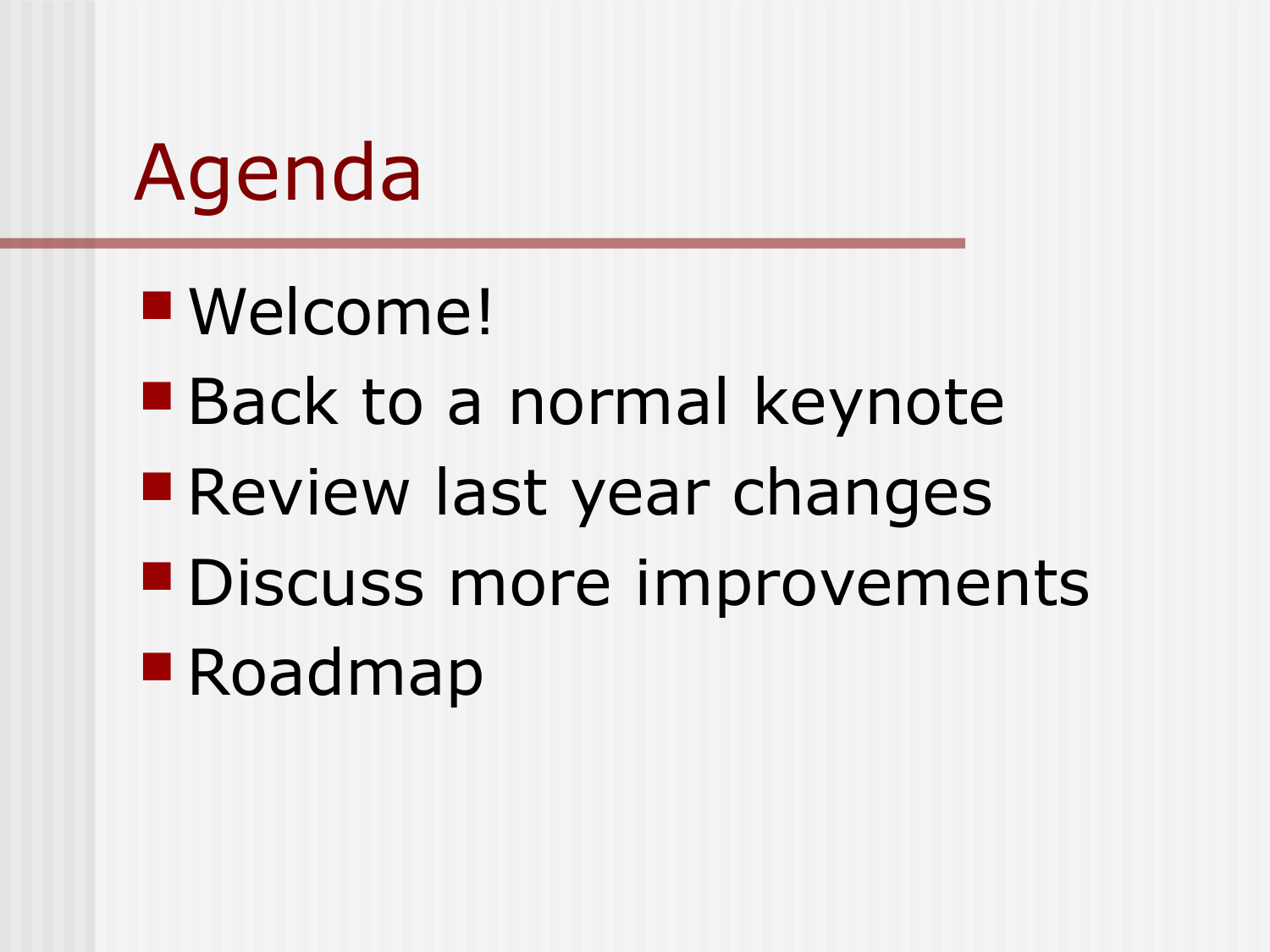#### Lines of code

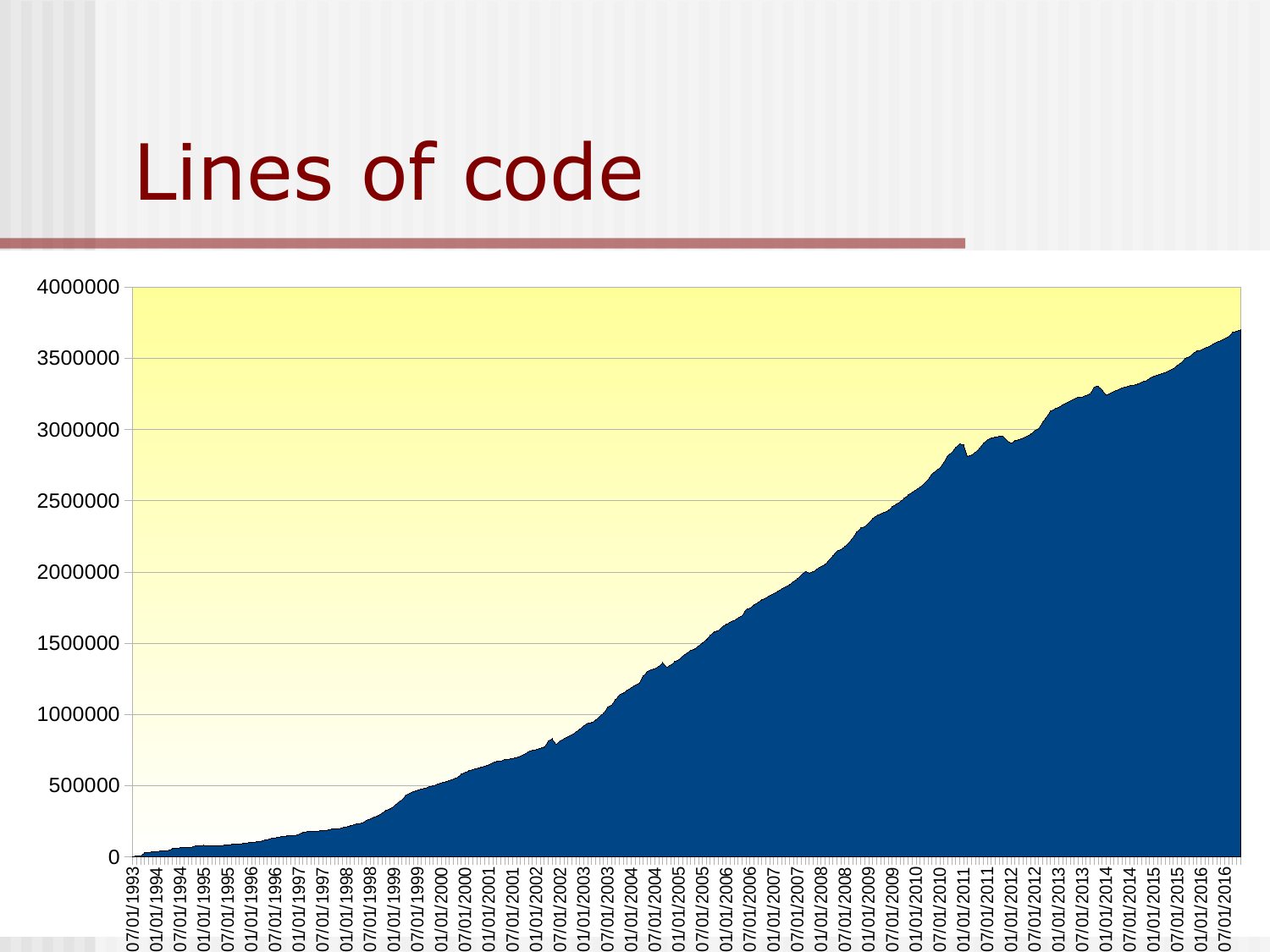#### Patch acceptance

- **Signed-off-by very helpful**
- **More strict in some cases**
- Authorship tracking is working
- Automated emails implemented
- → Still too many patches without reviewer
- ➔Communication still needs work
- → Better patch tracker?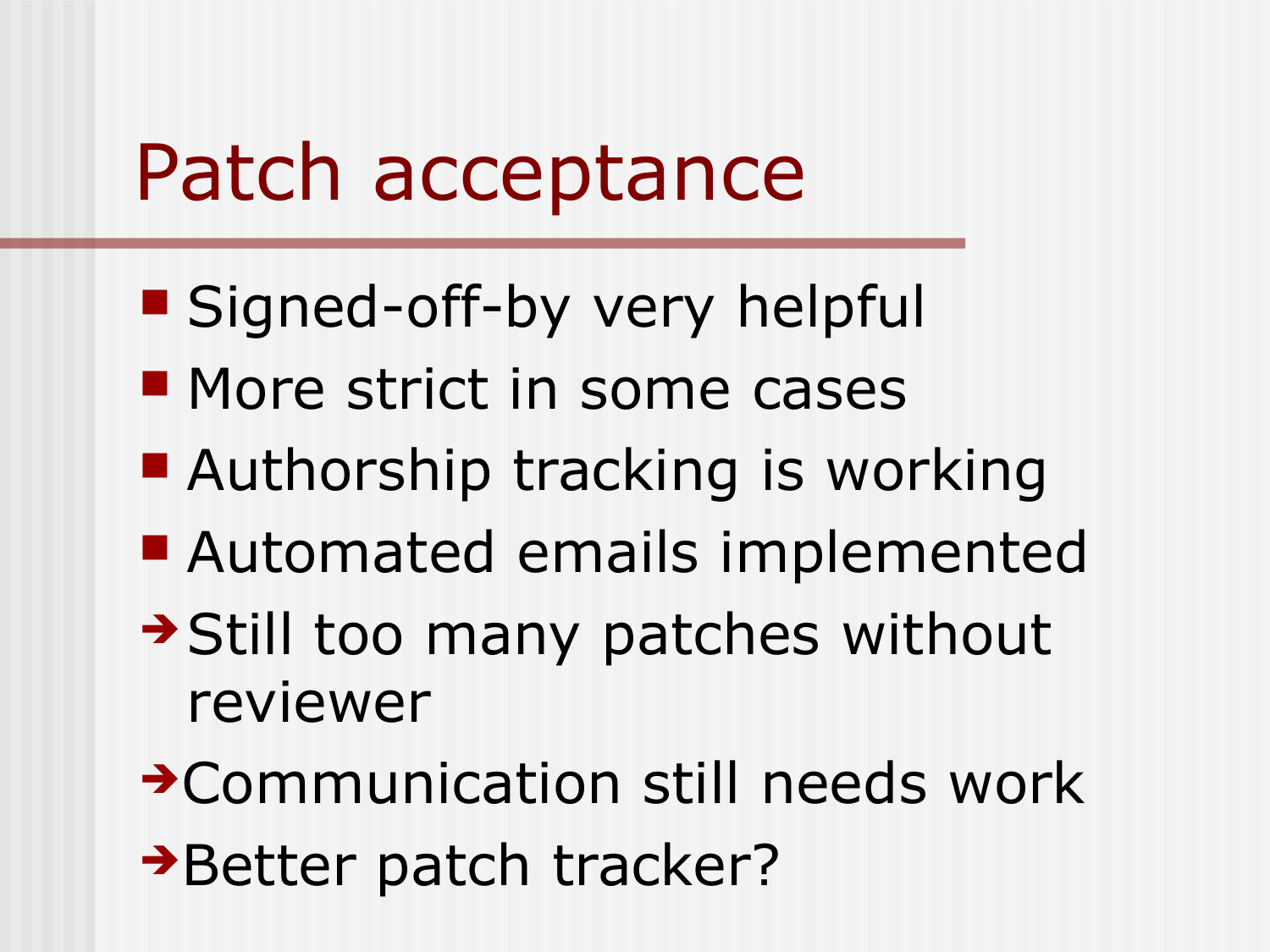## Stable branch

- Much more active, up to 1.8.5 already
- **Many thanks to Michael for** maintaining it
- **Distros still not always picking it up**
- ➔Should start making binary packages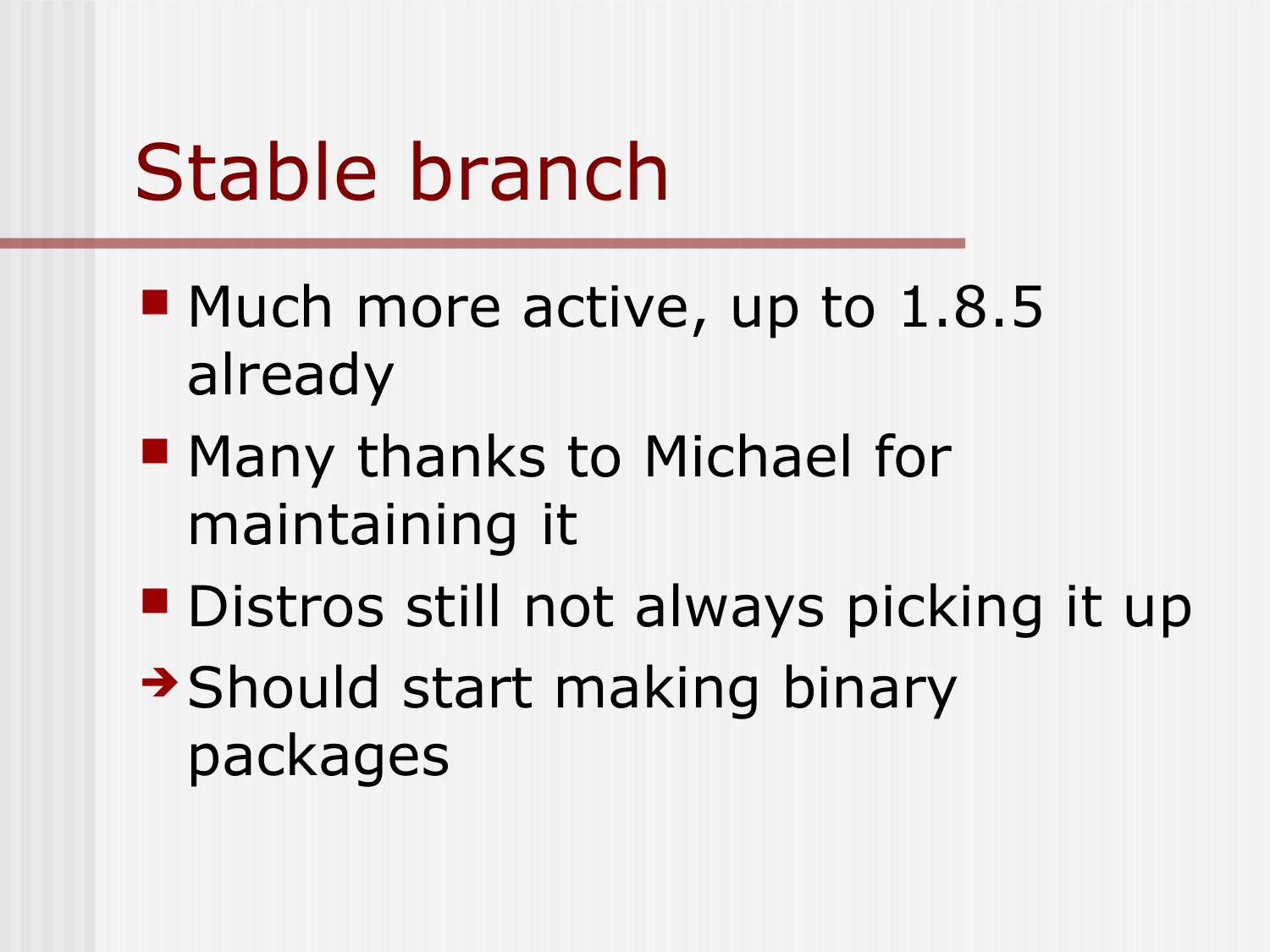# Staging integration

- **Bug tracker is shared**
- 109 staged bugs fixed (out of 1116)
- 200 staged bugs open
- 344 patchsets in staging
- ➔IRC channel could be shared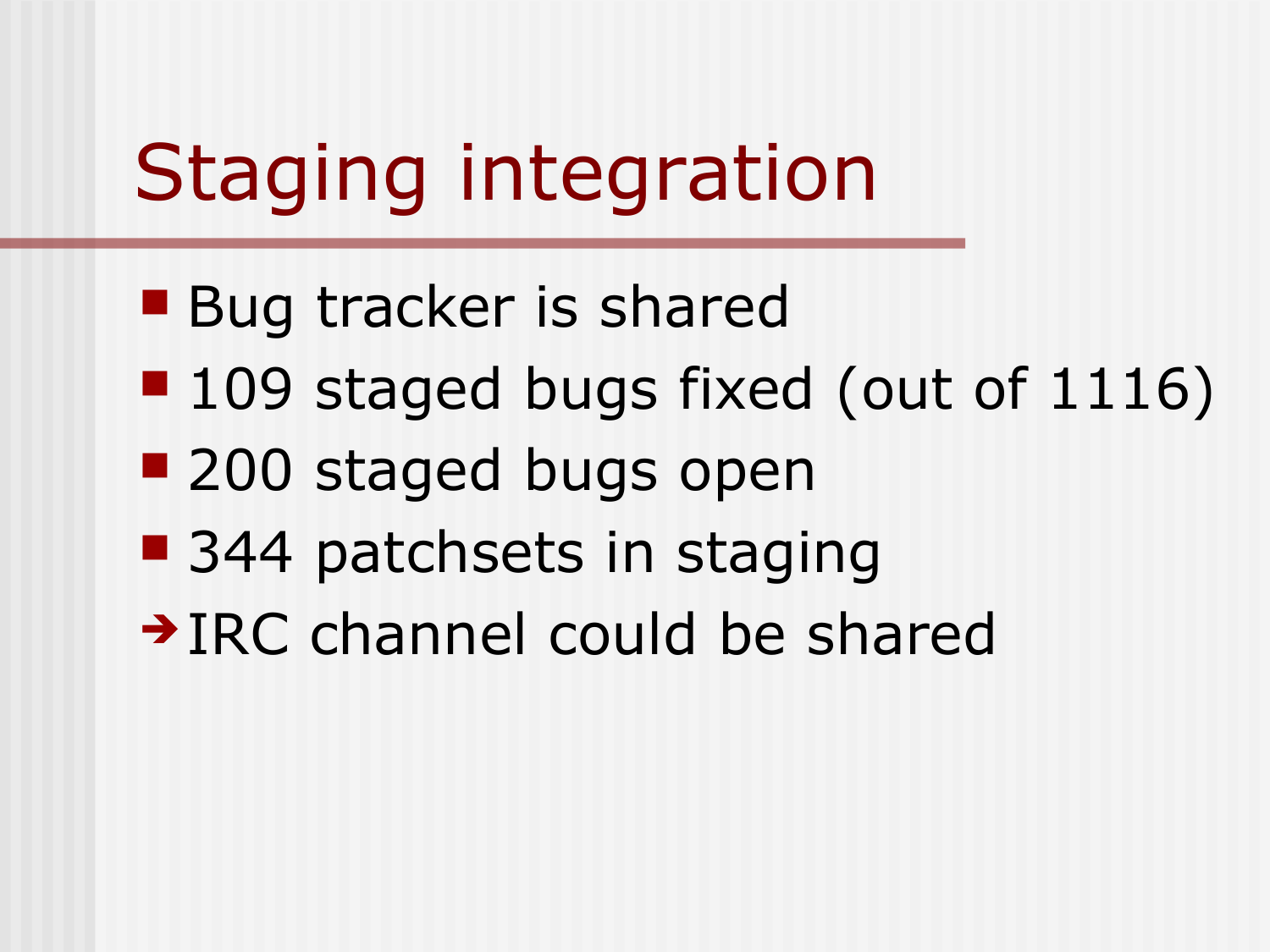#### Number of commits

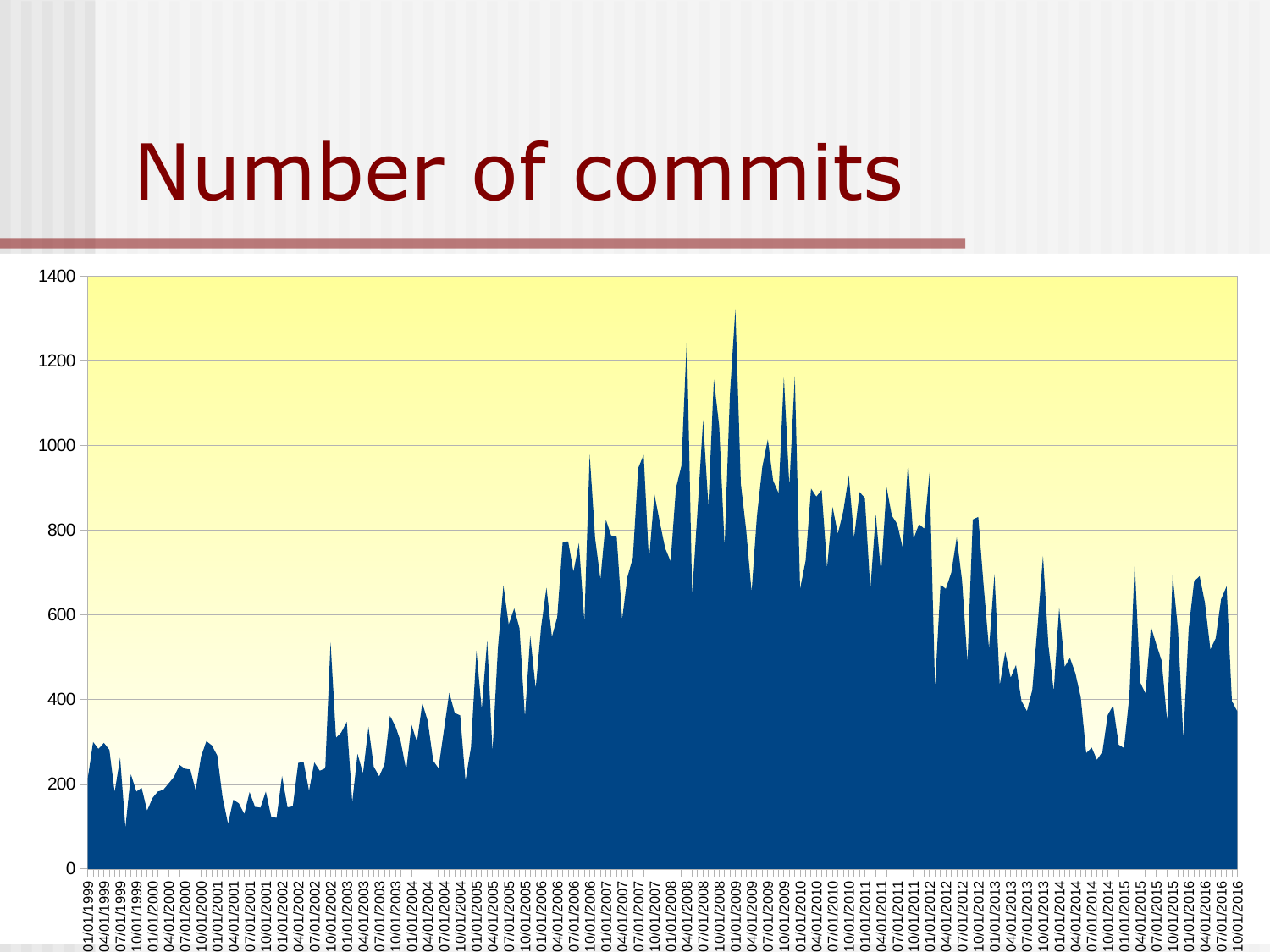## Development branch

- **Binary packages available**
- **Time-based releases**
- Code freeze in early December
- **Release around New Year**
- ➔Currently 187 reported regressions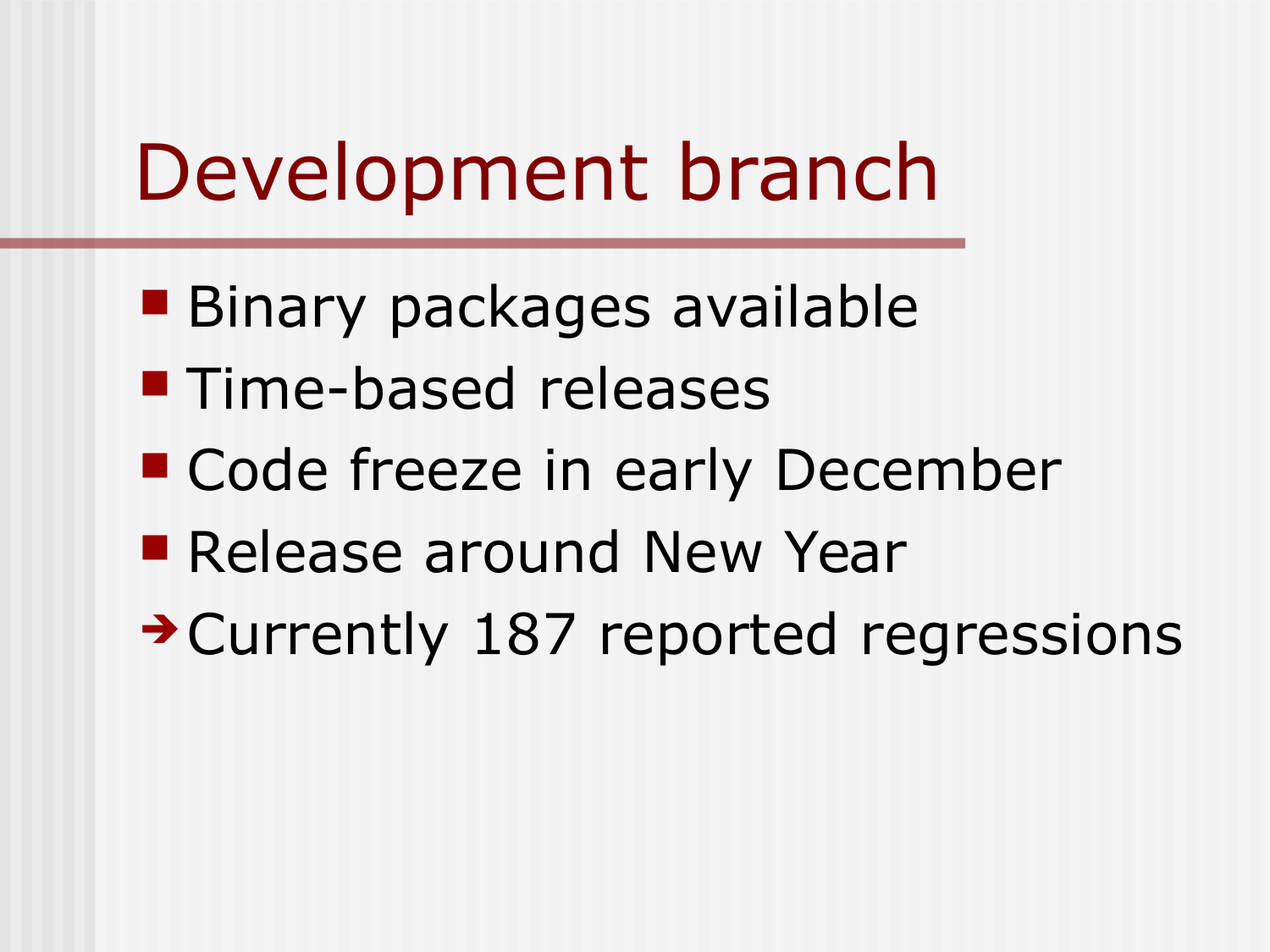#### Regressions

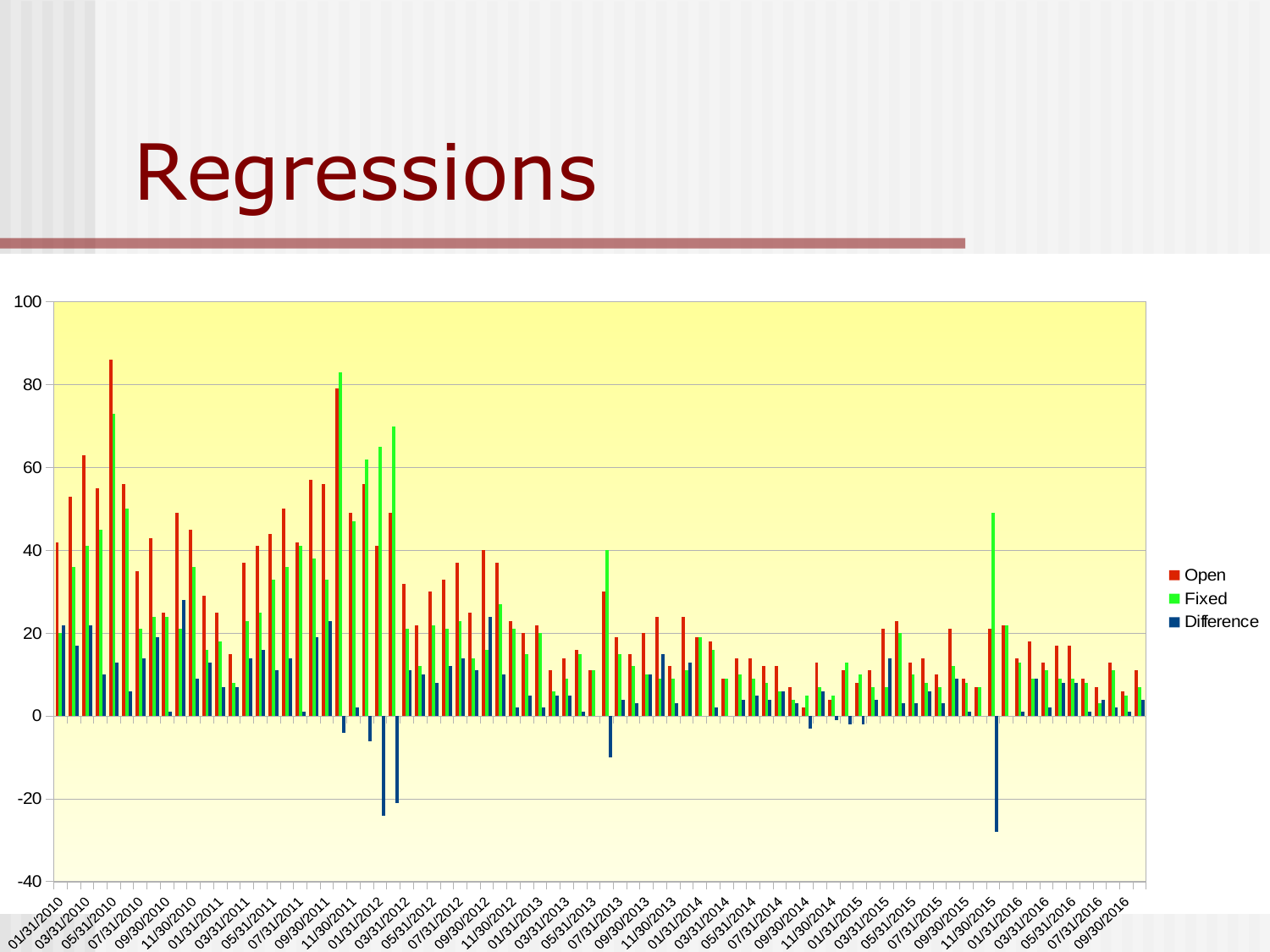## Version numbers

- **Next stable release should be 2.0**
- **After that, anything is possible**
- $\blacksquare$  2.2, 2.4, ...
- 3.0, 4.0, …
- Bordeaux, Cabernet, ...
- **Others?**